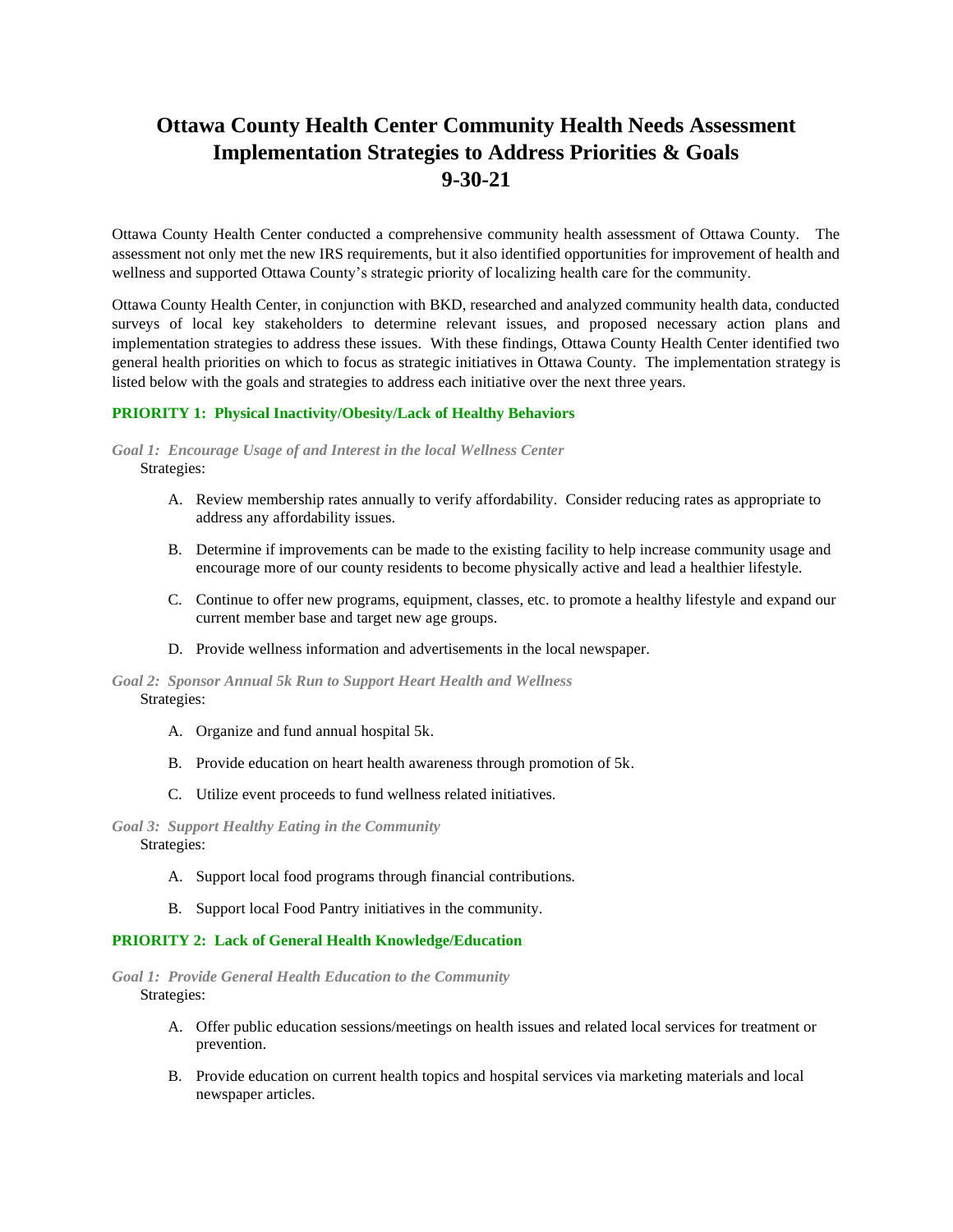### *Goal 2: Support Community Initiatives related to Health Information and Education* Strategies:

- A. Assist local support and educational groups by offering hospital conference rooms to hold meetings for community members.
- B. Provide resources to assist existing community initiatives or help coordinate health education in collaboration with other community health partners.

To address these goals, Ottawa County Health Center implemented the identified strategies as follows:

- In 2019, the OCHC Board of Trustees approved a renovation of the Wellness Center to better meet community needs, and in 2021, a significant renovation was completed. The renovation addressed safety issues, functionality improvements, and general cosmetic updates. It was completed in November 2020 and was well received by the community. While the Wellness Center does not generate income for Ottawa County Health Center, we recognize its importance and benefit to the community to promote healthier living to county residents. Since the Wellness Center was closed for the majority of 2020 due to COVID-19 and construction, OCHC offered free one-month memberships to monthly members and extended annual memberships by one year to help encourage community members to continue an active lifestyle.
- For the last 9 years, the hospital has organized an annual 5k run to promote heart health. The Red Dress Run has been held in February (heart month) each year. Unfortunately, 2020 was the last year of the event as COVID-19 prohibited us from doing the event in 2021 and 2022. However, to help promote wellness in our community and increase the options for physical activity, the hospital sponsored a 5k run/walk in conjunction with our annual county fair. Our plan is to continue this event in coming years and encourage the community to participate to support a healthy lifestyle.
- The hospital supports the local Food Pantry as they utilize the hospital as pick-up location/meeting area for local residents needing assistance. In addition, OCHC donated funds to the local Summer Café initiative that provides healthy meals to local children throughout the summer to ensure they have balanced meals while not in school.
- Local healthcare services provided by Ottawa County Health Center are regularly advertised in the county newspaper along with informational articles related to new services. Additionally, the hospital assists local support and educational groups by offering hospital conference rooms to hold meetings for community members. Public educational and support sessions have been held related to grief support, cancer support, and chronic disease prevention. In addition, OCHC staff attends meetings of various local organizations to provide information on diabetes, social work, or other requested topics. Unfortunately, many of these items were cancelled in 2021 due to COVID-19, but we will continue these programs as soon as we can safely do so. In addition, to directly address the COVID-19 pandemic and the actions OCHC had to take to respond to the pandemic for the benefit of the community, OCHC provided weekly COVID19 articles, information, and updates during the year via the local newspaper to keep the community informed and aware of the status of COVID19 in the community and throughout the state. Hospital staff met regularly with community health and emergency planning partners to create a unified and streamlined approach to managing the pandemic for our community.
- Ottawa County Health Center leadership maintains regular communication/meetings with local physicians to assess community needs, patient or service issues, and ER coverage needs. We will continue outreach clinics and look for other opportunities to allow our community members to have services available locally so that they don't have to travel outside of the county.
- Ottawa County Health Center's Charity Care program continues to be offered to those who qualify. In FY2021, the hospital provided \$20,000 in Charity Care and community benefit to area residents. Additionally, the hospital's Social Worker and Patient Financial Coordinator work closely with patients and their families to assist with insurance questions, Medicaid applications, etc. at no cost.
- Ottawa County Health Center Office Staff, with guidance from Great Plains Health Alliance, reviews hospital charges on at least an annual basis to ensure that charges and fees are accurate, justifiable, and